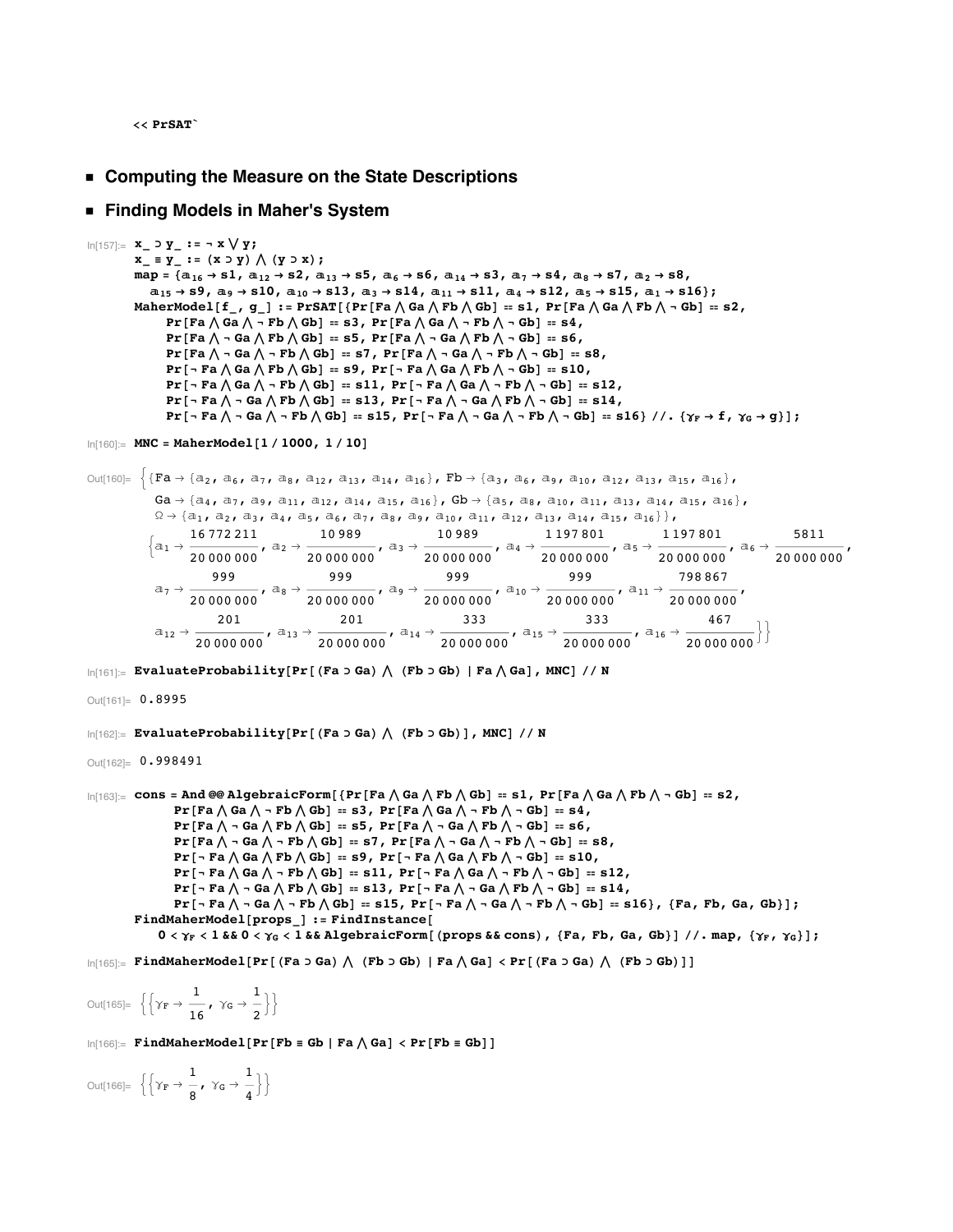## **2** *maher.nb*

```
In[167]:= FindMaherModel [Pr [Gb | Fa \wedge Ga] < Pr [Gb] ]
Out[167]=\{ \}\ln[168] := FindMaherModel [Pr [Fb = Gb | Fa = Ga] < Pr [Fb = Gb] ]
Out[168]=\{\}\ln[169] := \textbf{FindMaherModel}[\textbf{Pr}[\textbf{Gb} \mid \textbf{Fa} \equiv \textbf{Ga}] \prec \textbf{Pr}[\textbf{Gb}]]Out[169]= \left\{ \left\{ \gamma_{\mathbf{F}} \rightarrow \frac{1}{4}, \ \gamma_{\mathsf{G}} \rightarrow \frac{1}{4} \right\} \right\}\ln[170] := FindMaherModel [Pr [Gb | (Fa = Ga) \wedge Fb] < Pr [Gb | Fb] ]
Out[170]= \{ \}\ln[171] = FindMaherModel[Pr[Fb = Gb | Fa \wedge Ga \wedge Fb] < Pr[Fb = Gb | Fb]]
Out[171]= \{ \}\ln[172]:= FindMaherModel[Pr[Gb | (Fa = Ga) \Lambda - Fb] < Pr[Gb | - Fb]]
Out[172] = \{ \}\ln[173]: FindMaherModel[Pr[Gb | (Fa \wedge Ga) \wedge - Fb] < Pr[Gb | - Fb]]
Out[173]= \{ \}\ln[174] = FindMaherModel[Pr[Gb | Ga] > Pr[Gb | Ga \wedge (Fa \wedge \neg Fb)] > Pr[Gb]]
Out[174]= \left\{ \left\{ \gamma_{\mathbf{F}} \rightarrow \frac{1}{2}, \ \gamma_{\mathsf{G}} \rightarrow \frac{1}{2} \right\} \right\}\ln[175] := \texttt{FindMaherModel}[\texttt{Not}[\texttt{Pr}[\texttt{Gb} \mid \texttt{Ga}] > \texttt{Pr}[\texttt{Gb} \mid \texttt{Ga} \bigwedge (\texttt{Fa} \bigwedge \neg \texttt{Fb})] > \texttt{Pr}[\texttt{Gb}] \ ]
```
Out $[175]=$   $\{ \}$ 

- **ü Computing the Measure on the State Descriptions (full, 4 parameter case)**
- **ü Finding Models in Maher's System (full, 4 parameter case)**

```
x_ ⊃ y_ := Ÿ x Í y;
x \mathbf{y} = \mathbf{y} - \mathbf{i} = (\mathbf{x} \circ \mathbf{y}) \wedge (\mathbf{y} \circ \mathbf{x});
\texttt{map} = \{ \texttt{a}_{16} \rightarrow \texttt{s1, a}_{12} \rightarrow \texttt{s2, a}_{13} \rightarrow \texttt{s5, a}_{6} \rightarrow \texttt{s6, a}_{14} \rightarrow \texttt{s3, a}_{7} \rightarrow \texttt{s4, a}_{8} \rightarrow \texttt{s7, a}_{2} \rightarrow \texttt{s8, a}_{9} \}a_{15} \rightarrow s9, a_9 \rightarrow s10, a_{10} \rightarrow s13, a_3 \rightarrow s14, a_{11} \rightarrow s11, a_4 \rightarrow s12, a_5 \rightarrow s15, a_1 \rightarrow s16};
MaherModel[f<sub>_</sub>, g<sub>_</sub>, l_, i_] := PrSAT[{Pr[Fa \wedge Ga \wedge Fb \wedge Gb] == s1, Pr[Fa \wedge Ga \wedge Fb \wedge - Gb] == s2,
          Pr[Fa \wedge Ga \wedge \neg Fb \wedge Gb] = s3, Pr[Fa \wedge Ga \wedge \neg Fb \wedge \neg Gb] = s4,
          Pr[Fa \wedge \neg Ga \wedge Fb \wedge Gb] = s5, Pr[Fa \wedge \neg Ga \wedge Fb \wedge \neg Gb] = s6,
          Pr[Fa \wedge - Ga \wedge -Fb \wedge Gb] = s7, Pr[Fa \wedge -Ga \wedge -Fb \wedge -Gb] = s8,
          Pr [- Fa \wedge Ga \wedge Fb \wedge Gb] = s9, Pr [- Fa \wedge Ga \wedge Fb \wedge - Gb] = s10,
          Pr [- Fa \wedge Ga \wedge - Fb \wedge Gb] = s11, Pr [- Fa \wedge Ga \wedge - Fb \wedge - Gb] = s12,
          Pr [- Fa \wedge - Ga \wedge Fb \wedge Gb] = s13, Pr [- Fa \wedge - Ga \wedge Fb \wedge - Gb] = s14,
          \mathtt{Pr}\left[\;\text{-}\texttt{Fa}\;\text{\textbackslash}\; \text{-}\texttt{Ga}\;\text{\textbackslash}\; \text{-}\texttt{Fb}\;\text{\textbackslash}\; \texttt{Gb}\right]\; \text{= s15,}\; \mathtt{Pr}\left[\;\text{-}\texttt{Fa}\;\text{\textbackslash}\; \text{-}\texttt{Ga}\;\text{\textbackslash}\; \text{-}\texttt{Fb}\;\text{\textbackslash}\; \text{-}\texttt{Gb}\right]\; \text{= s16} \; \text{/}\; \text{/}.{\gamma_F \rightarrow f, \gamma_G \rightarrow g, \lambda \rightarrow 1, \iota \rightarrow i};
```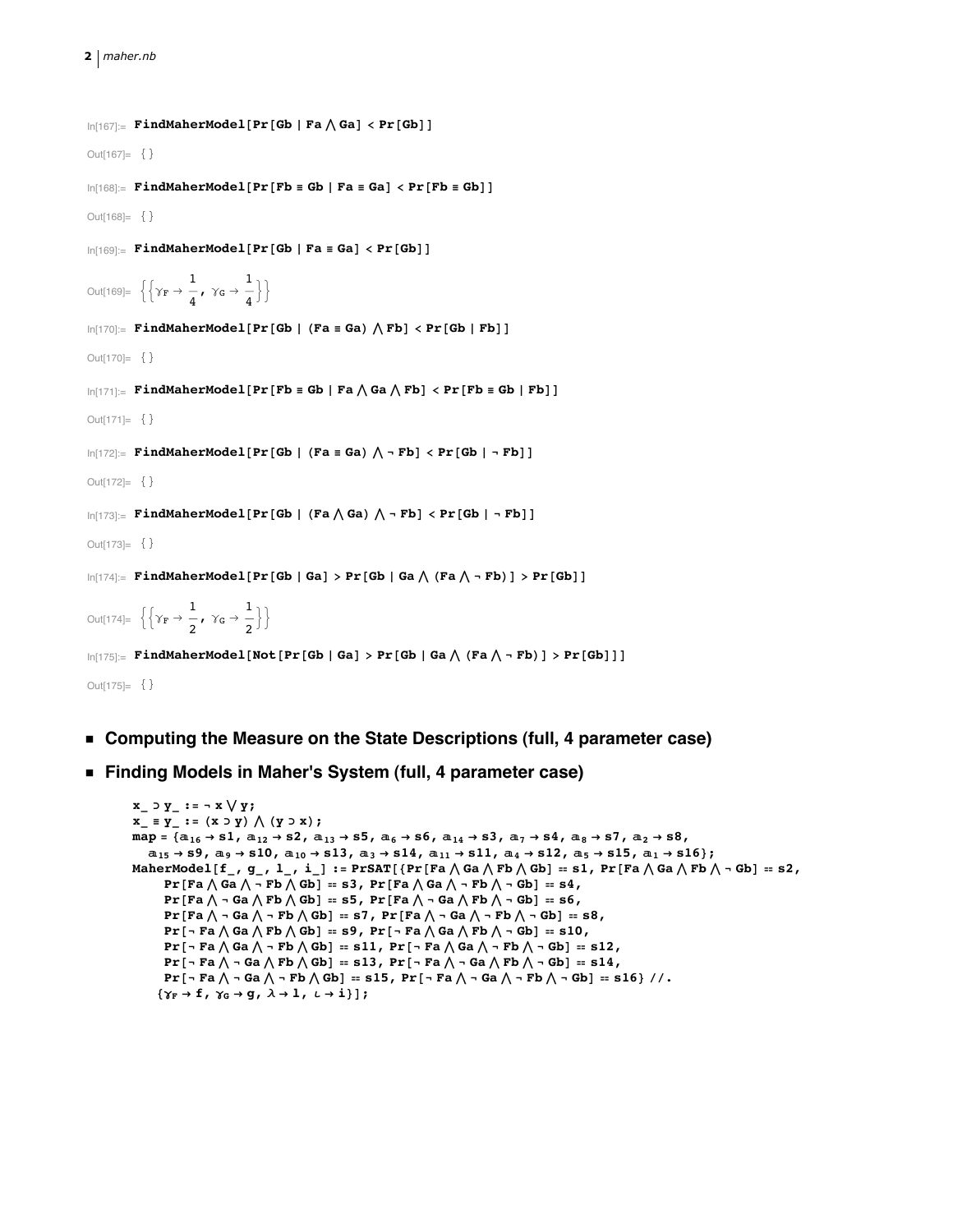## MNC = MaherModel[1/1000, 1/10, 2, 1/2]

 $\{Fa \rightarrow \{a_2, a_6, a_7, a_8, a_{12}, a_{13}, a_{14}, a_{16}\}, \nFb \rightarrow \{a_3, a_6, a_9, a_{10}, a_{12}, a_{13}, a_{15}, a_{16}\},\$  $Ga \rightarrow \{a_4, a_7, a_9, a_{11}, a_{12}, a_{14}, a_{15}, a_{16}\},$   $gb \rightarrow \{a_5, a_8, a_{10}, a_{11}, a_{13}, a_{14}, a_{15}, a_{16}\},$  $\Omega \rightarrow \{a_1, a_2, a_3, a_4, a_5, a_6, a_7, a_8, a_9, a_{10}, a_{11}, a_{12}, a_{13}, a_{14}, a_{15}, a_{16}\}\},$  $\left\{\mathtt{a}_1\rightarrow \frac{16\,772\,211}{20\,000\,000},\;\mathbb{a}_2\rightarrow \frac{10\,989}{20\,000\,000},\;\mathbb{a}_3\rightarrow \frac{10\,989}{20\,000\,000},\;\mathbb{a}_4\rightarrow \frac{1\,197\,801}{20\,000\,000},\;\mathbb{a}_5\rightarrow \frac{1\,197\,801}{20\,000\,000},\;\mathbb{a}_6\rightarrow \frac{1\,197\,801}{20\,000\,0$  $\mathfrak{a}_6 \rightarrow \frac{5811}{20\ 000\ 000},\;\mathfrak{a}_7 \rightarrow \frac{999}{20\ 000\ 000},\;\mathfrak{a}_8 \rightarrow \frac{999}{20\ 000\ 000},\;\mathfrak{a}_9 \rightarrow \frac{999}{20\ 000\ 000},\;\mathfrak{a}_{10} \rightarrow \frac{999}{20\ 000\ 000},\;\mathfrak{a}_{11} \rightarrow \frac{798\ 867}{20\ 000\ 000},$  $\mathtt{a}_{12} \rightarrow \frac{201}{20\,000\,000} \text{\LARGE , } \mathtt{a}_{13} \rightarrow \frac{201}{20\,000\,000} \text{\LARGE , } \mathtt{a}_{14} \rightarrow \frac{333}{20\,000\,000} \text{\LARGE , } \mathtt{a}_{15} \rightarrow \frac{333}{20\,000\,000} \text{\LARGE , } \mathtt{a}_{16} \rightarrow \frac{467}{20\,000\,000} \big\} \Big\}$ 

EvaluateProbability[Pr[(Fa  $\supset$  Ga)  $\bigwedge$  (Fb  $\supset$  Gb) | Fa  $\bigwedge$  Ga], MNC] // N

0.8995

EvaluateProbability[Pr[(Fa  $\supset$  Ga)  $\bigwedge$  (Fb  $\supset$  Gb)], MNC] // N

0.998491

```
cons = And @@ AlgebraicForm [ {Pr [ Fa \wedge Ga \wedge Fb \wedge Gb ] = s1, Pr [ Fa \wedge Ga \wedge Fb \wedge - Gb ] = s2,
        Pr[Fa \wedge Ga \wedge \neg Fb \wedge Gb] = s3, Pr[Fa \wedge Ga \wedge \neg Fb \wedge \neg Gb] = s4,
        Pr[Fa \wedge \neg Ga \wedge Fb \wedge Gb] = s5, Pr[Fa \wedge \neg Ga \wedge Fb \wedge \neg Gb] = s6,
        Pr[Fa \wedge \neg Ga \wedge \neg Fb \wedge Gb] = s7, Pr[Fa \wedge \neg Ga \wedge \neg Fb \wedge \neg Gb] = s8,
        Pr [- Fa \wedge Ga \wedge Fb \wedge Gb] = s9, Pr [- Fa \wedge Ga \wedge Fb \wedge - Gb] = s10,
        Pr [- Fa \wedge Ga \wedge - Fb \wedge Gb] = s11, Pr [- Fa \wedge Ga \wedge - Fb \wedge - Gb] = s12,
        Pr [- Fa \wedge - Ga \wedge Fb \wedge Gb] = s13, Pr [- Fa \wedge - Ga \wedge Fb \wedge - Gb] = s14,
        Pr [ - Fa \wedge - Ga \wedge - Fb \wedge Gb] = s15, Pr [ - Fa \wedge - Ga \wedge - Fb \wedge - Gb] = s16}, {Fa, Fb, Ga, Gb}];
FindMaherModel[props_] := FindInstance[0 < \gamma_F < 1 & & 0 < \gamma_G < 1 & & \lambda > 0 & & 0 < \iota < 1 & &
```
AlgebraicForm[(props & & cons), {Fa, Fb, Ga, Gb}] //. map, { $\gamma_F$ ,  $\gamma_G$ ,  $\lambda$ ,  $\iota$ }];

FindMaherModel[Pr[(Fa  $\circ$  Ga)  $\wedge$  (Fb  $\circ$  Gb) | Fa  $\wedge$  Ga]  $\lt$  Pr[(Fa  $\circ$  Ga)  $\wedge$  (Fb  $\circ$  Gb)]]

 $\left\{ \left\{ \gamma_{F} \rightarrow -\frac{1}{2}, \gamma_{G} \rightarrow -\frac{1}{4}, \lambda \rightarrow 2, \lambda \rightarrow -\frac{5}{2} \right\} \right\}$ 

FindMaherModel[Pr[Fb = Gb | Fa $\wedge$  Ga] < Pr[Fb = Gb]]

 $\left\{\left\{\gamma_{\mathbb{F}} \to \frac{1}{8}, \gamma_{\mathbb{G}} \to \frac{1}{4}, \lambda \to 2, \lambda \to \frac{1}{2}\right\}\right\}$ 

FindMaherModel[Pr[Gb | Fa $\wedge$  Ga] < Pr[Gb]]

 $\{\}$ 

FindMaherModel[Pr[Fb = Gb | Fa = Ga] < Pr[Fb = Gb]]

 $\{\}$ 

FindMaherModel[Pr[Gb | Fa = Ga] <  $Pr[Gb]$ ]

$$
\left\{ \left\{ \gamma_{\mathbb{F}} \to \frac{1}{4}, \ \gamma_{\mathbb{G}} \to \frac{1}{4}, \ \lambda \to 2, \ \iota \to \frac{1}{2} \right\} \right\}
$$

This one result changes. That is, conditional upon  $Fb$ , we can have  $Fa \equiv Ga$  negatively relevant to  $Gb$ .

FindMaherModel[Pr[Gb | (Fa = Ga)  $\wedge$  Fb] < Pr[Gb | Fb]]

$$
\left\{ \left\{ \gamma_{\mathrm{F}} \to \frac{1}{16}, \ \gamma_{\mathrm{G}} \to \frac{1}{2}, \ \lambda \to 2, \ \iota \to \frac{13}{16} \right\} \right\}
$$